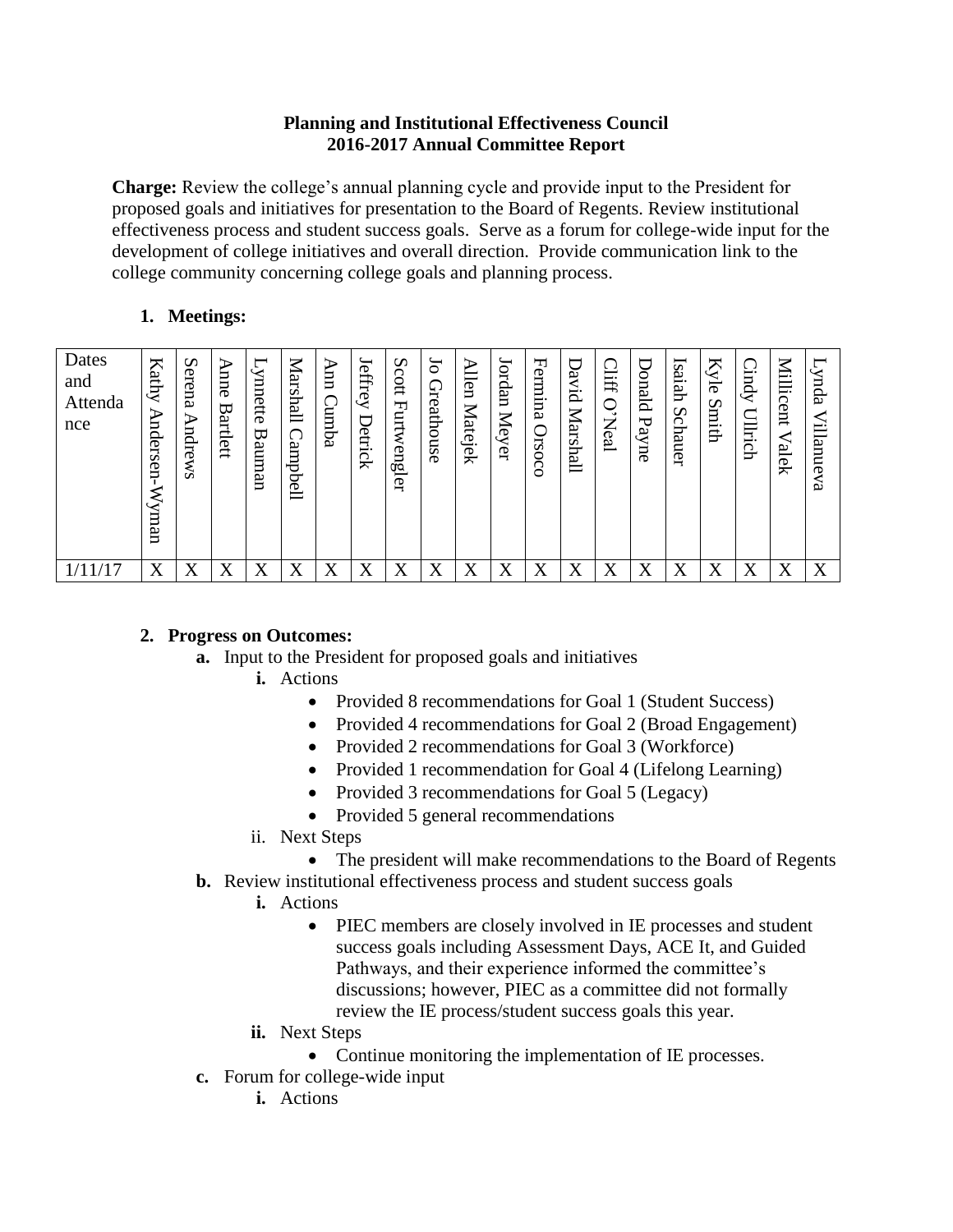- Administered survey to 848 college and community stakeholders requesting comments on college mission and Vision 2020 goals. 275 recipients opened the survey. 36 recipients wrote comments on Vision 2020 goals.
- Results of the survey were discussed at the PIEC workshop and used to inform recommendations to the president.
- **ii.** Next Steps
- Repeat the collection of college and community input next year.
- **d.** Communication link to the college community
	- **i.** Actions
		- The committee did not issue a report to the college community; however, PIEC members represent all areas of the college and communicate relevant actions to their areas. Also, Dr. Valek communicates the outcome of this work during convocation and at other college events.
	- **ii.** Next Steps
		- Establish a method for communicating the results of the committee's work to the college community.

## **3. Recommendations for the coming year**

- a. No changes are recommended to the Committee Charge.
- b. Recommended committee membership:

Chair: Douglas Walcerz, Dean of PIER Kathleen Anderson- Wyman (faculty) Serena Andrews, Vice President, College Advancement (ex officio) Anne Bartlett, Vice President, Industry & Community Resources Lynnette Bauman (classified) Richard Birk (faculty) Marshall Campbell, Vice President, Human Resources Ann Cumba (faculty) Jeff Detrick, Dean of Instruction Jo Greathouse, Dean of Student Services Gary Hicks (faculty) David Marshall, Vice President, Financial Services & CFO Allen Matejek (faculty) Kyle Smith (staff) Cindy Ullrich, Research Analyst Millicent Valek, President Lynda Villanueva, Vice President, Academic & Student Affairs Student Member #1 TBD Student Member #2 TBD

- c. Recommendation for committee continuation: It is recommended that the committee continue its work for the foreseeable future.
- d. Recommended outcomes for next year's work: It is recommended that the committee continue last year's outcomes.